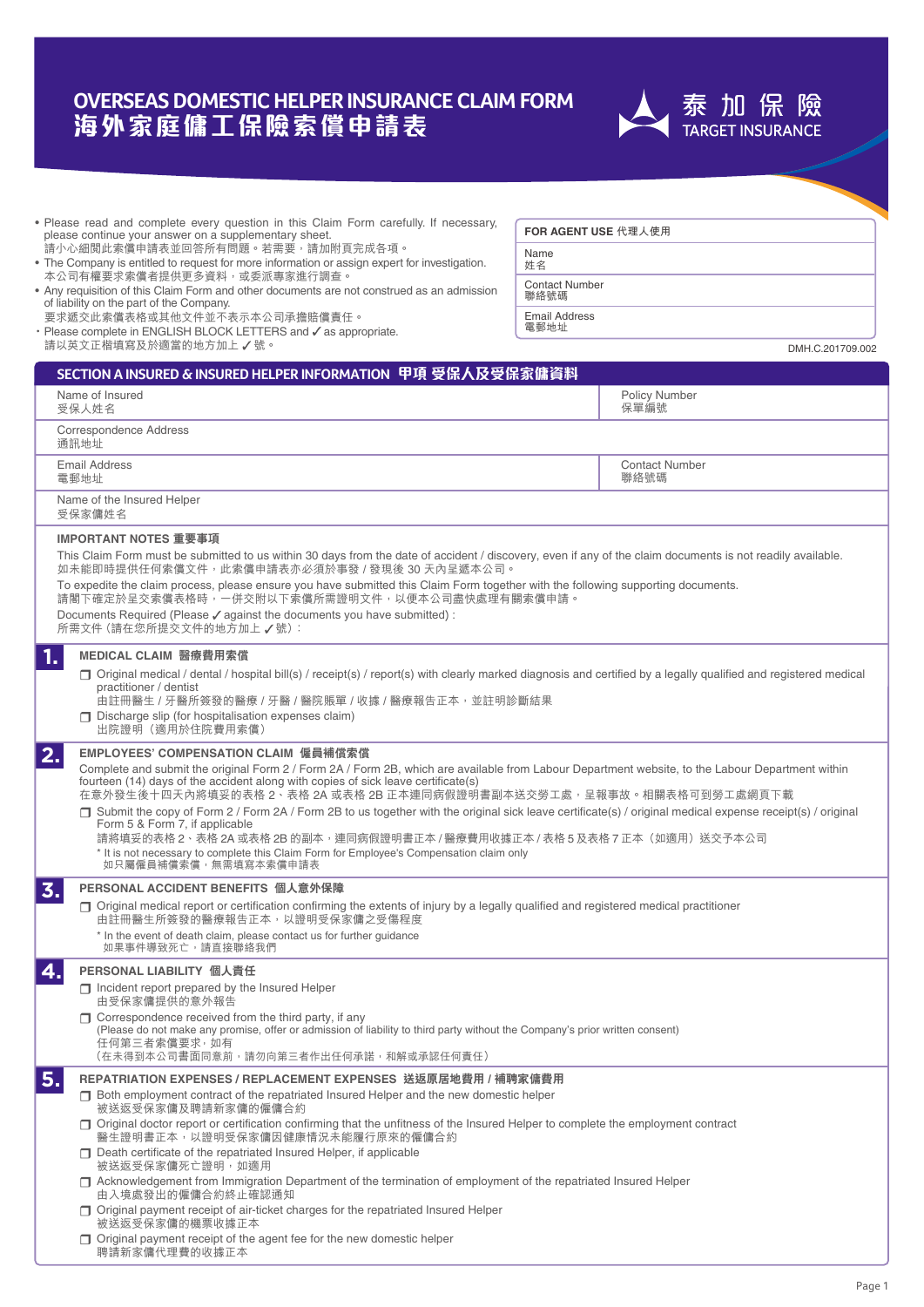|             | SECTION A INSURED & INSURED HELPER INFORMATION (CONTINUED) 甲項 受保人及受保家傭資料 (續)                                                                                                                                                                                                                                                                                               |
|-------------|----------------------------------------------------------------------------------------------------------------------------------------------------------------------------------------------------------------------------------------------------------------------------------------------------------------------------------------------------------------------------|
| 6.          | TEMPORARY HELPER ALLOWANCE / HOSPITAL CASH SUBSIDY 臨時家傭津貼 / 住院現金津貼<br>□ Original hospital bill(s) / receipt(s) with clearly marked diagnosis and period of in-patient and certified by a legally qualified and registered medical<br>practitioner<br>由註冊醫生發出的醫院賬單 / 收據正本,並列明診斷結果及住院時間<br>$\Box$ Original payment receipt for the temporary domestic helper<br>僱用臨時家傭費用收據正本 |
| $Z_{\star}$ | INFIDELITY COVER / FIDELITY PROTECTION 誠信保障<br>$\Box$ Police report and / or police statement<br>警方報告正本及 / 或警方口供紙副本<br>$\Box$ Original invoice(s) / receipt(s) of the loss of property<br>損失財物的發票 / 收據                                                                                                                                                                     |
| 8.          | DOOR LOCK REPLACEMENT 更換門鎖費用<br>$\Box$ Original receipt of the door lock<br>門鎖收據正本<br>Proof of replacement / repatriation of the Insured Helper<br>替換 / 送返受保家傭證明                                                                                                                                                                                                           |
| 9.          | LOAN PROTECTION 借貸保障<br>$\Box$ Loan supporting documents of the loan taken up by the Insured Helper<br>受保家傭貸款證明<br>$\Box$ Death certificate of the Insured Helper, if applicable<br>受保家傭死亡證明, 如適用<br>□ Original doctor report or certification confirming that the unfitness of the Insured Helper to complete the employment contract<br>醫生證明書正本,以證明受保家傭因健康情況未能履行原來的僱傭合約  |
| 10.         | PERSONAL EFFECTS 個人財物<br>$\Box$ Police report<br>警方報告<br>$\Box$ Original invoice(s) / receipt(s) of the lost / damaged property<br>損失 / 損毀物件發票 / 收據之正本                                                                                                                                                                                                                     |
|             | SECTION B MEDICAL CLAIM 乙項 醫療費用索償<br>Please use a separate sheet if the space provided is insufficient.<br>倘若表格不敷應用,請另頁詳加説明。                                                                                                                                                                                                                                               |

|                                                  | $\mathbb{R}^n$ is in the contract of $\mathbb{R}^n$ is the contract of $\mathbb{R}^n$ is the contract of $\mathbb{R}^n$ |                   |                                                     |
|--------------------------------------------------|-------------------------------------------------------------------------------------------------------------------------|-------------------|-----------------------------------------------------|
| Date of Treatment / Hospitalisation<br>診治 / 住院日期 |                                                                                                                         | Diagnosis<br>診斷結果 | Amount indicated on the receipt (HK\$)<br>收據金額 (港幣) |
|                                                  | YY<br><b>MM</b><br><b>DD</b><br>年<br>ᄇ                                                                                  |                   |                                                     |
|                                                  | YY<br>DD<br><b>MM</b><br>玍<br>ᄇ                                                                                         |                   |                                                     |
|                                                  | YY<br><b>DD</b><br><b>MM</b><br>玍                                                                                       |                   |                                                     |
|                                                  |                                                                                                                         |                   |                                                     |

| Total Amount Claimed 索償總額: HK\$港幣 |  |  |  |
|-----------------------------------|--|--|--|
|-----------------------------------|--|--|--|

| Please √ as appropriate. 請於適當的地方加上 √號。                                                                                                           |  |
|--------------------------------------------------------------------------------------------------------------------------------------------------|--|
| <b>T</b> Personal Accident Benefits<br>Personal Liability<br>個人意外保障<br>個人責任                                                                      |  |
| <b>T</b> Loan Protection<br>Repatriation Expenses<br>送返原居地費用<br>借貸保障                                                                             |  |
| Door Lock Replacement<br>Replacement of Helper Expenses / Rehiring Expenses<br>更換門鎖費用<br>補聘家傭費用                                                  |  |
| Temporary Helper Allowance / Hospital Cash Subsidy<br><b>T</b> Personal Effects<br>臨時家傭津貼 / 住院現金津貼<br>個人財物                                       |  |
| Infidelity Cover / Fidelity Protection<br>誠信保障                                                                                                   |  |
| <b>MM</b><br><b>YY</b><br><b>DD</b><br>Date of Accident / Loss<br>Place of Accident / Loss<br>$\hbox{H}$ $\hbox{L}$<br>」月 」<br>年<br>事發日期<br>事發地點 |  |
| Full Description of Accident / Loss<br>詳述事件發生經過                                                                                                  |  |
| Has the accident been reported to the Police?<br>□ Yes 是<br>□ No 否<br>該意外是否已通知警方?                                                                |  |
| If "Yes", which station?<br>如「有」,何區警署?                                                                                                           |  |
| <b>MM</b><br><b>Report Date</b><br><b>DD</b><br>YY<br>Case Number<br>月<br>報案日期<br>日<br>年<br>案件編號                                                 |  |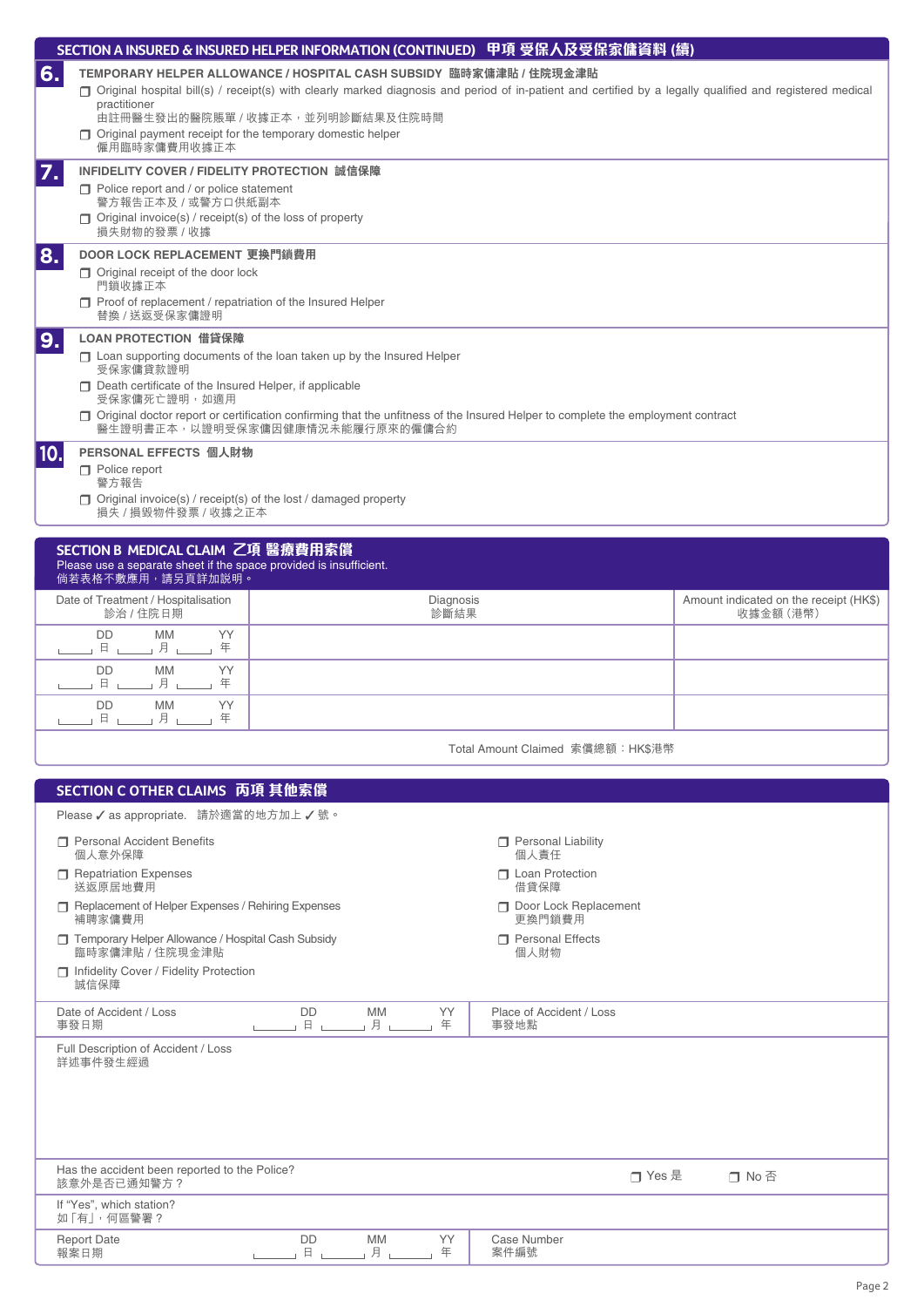# **SECTION D CLAIM SETTLEMENT METHOD 丁項 賠償支付方式**

Subject to the terms and conditions of your policy, you may select to receive the claim payment by way of direct credit or cheque. Normally, you will receive payment 3 - 5 working days earlier if you choose the direct credit option. If you do not provide payment preference, a cheque will be issued for any claim payment.

在保單條款許可情況下,閣下可選擇以銀行轉賬或支票方式收取賠償款項。一般情況下,選擇銀行轉賬收取賠償款項較支票快 3 - 5 個工作天。如閣下沒有選擇收 取賠償款項方式,將會視作選擇以支票收取賠償款項。

# **Important Note for Direct Credit 銀行轉賬重要事項**

a. The claim payment shall be credited to the bank account in the name of the Insured in accordance with the terms and conditions of your policy. To prevent any unnecessary delay, please make sure the bank account number and account holder name are correct. 有關之賠款將按其保單條款,存入受保人名下之銀行賬戶。請確保賬戶號碼及賬戶持有人名稱正確,以免引致不必要之延誤。

b. If the claim payment is remitted to a third party as a result of your provision of incorrect bank account number and / or account holder name, we shall not be liable to make any further payment and bear any additional bank handling charges whether the claim payment can be recovered or not. 如因受保人錯誤提供銀行賬戶號碼及/或戶口持有人名稱,而導致本公司錯誤將賠款存至第三者戶口,無論有關賠款能否取回,本公司無任何責任再支付該賠 款及承擔其引致之相關銀行手續費用。

| By Direct Credit - for HK\$ account only<br>л.<br>銀行轉賬 - 只限港幣戶口 |                                        |                                                                                                                                                       | Name of Account Holder (in ENGLISH BLOCK LETTER)<br>賬戶持有人姓名 (英文正楷填寫) |                                |
|-----------------------------------------------------------------|----------------------------------------|-------------------------------------------------------------------------------------------------------------------------------------------------------|----------------------------------------------------------------------|--------------------------------|
|                                                                 | <b>Bank Name</b><br>銀行名稱               | Please provide your bank account details 請提供相關銀行資料<br>Hang Seng Bank<br><b>HSBC Bank</b><br>$\Box$<br>恒生銀行<br>匯豐銀行<br>Other, please specify<br>其他,請列明 | <b>Standard Chartered Bank</b><br>$\Box$<br>渣打銀行                     | Bank of China (HK)<br>中國銀行(香港) |
|                                                                 | <b>Bank Code</b><br>銀行編號               |                                                                                                                                                       | <b>Bank Account Number</b><br>銀行賬戶號碼                                 |                                |
|                                                                 | <b>Hong Kong Dollar Cheque</b><br>港幣支票 |                                                                                                                                                       |                                                                      |                                |

# **AUTHORISATION AND DECLARATION 授權及聲明**

1. I / We hereby authorise any hospital, physician, person, party and / or authority that has any records or is holding any information of the insured person or me / us to disclose to Target Insurance Company, Limited ("the Company") or its authorised representative, any and all information with respect to the insured person's or my / our loss, disability, medical history, police statement made and the like for the purpose of assessing my / our claim request(s). A photocopy of this authorisation shall have the same effect as the original.

本人 / 我們謹此授權任何持有受保人或本人 / 我們之任何記錄或資料的醫院、醫生、人士、有關人等及 / 或有關當局,向泰加保險有限公司 ( 「貴公司」 ) 或其授權代表提 供任何或所有有關受保人或本人 / 我們之損失、損傷、病歷、口供或任何相關資料作評估賠償申請之用途。此授權書之正本及副本皆具同等效力。

2. I / We hereby declare that all the above information and particulars given herein are accurate, true and complete and are given to the best of my / our knowledge and belief. I / We have not withheld any material information and acknowledge that failure to supply true and accurate answers to this request or inform the Company of all material information may render the Company unable to accept or process this request and all rights to recover under the Policy shall be forfeited. I / We understand that the issuance or completion of this application does not constitute admission of liability or guarantee payment of the claim on behalf of the Company.

本人 / 我們謹此聲明, 上述所有問題的答案包括所有資料及細節均是準確無誤, 真實及為事實之全部, 並且是盡本人 / 我們所知及所信而作答的。本人 / 我們並沒有隱 瞞任何重要資料及確認如未能提供真實及準確無誤之資料或通知貴公司任何有關此索償申請之重要資料,將可能導致貴公司不能接受或處理此索償申請及喪失所有追討 保單權益之權利。本人 / 我們明白此索償表格之發出及填妥並不代表貴公司確認責任或保證賠償。

3. I / We confirm having read and understand the Company's Personal Information Collection Statement as accompanied with this form. 本人 / 我們確認已閲讀及明白隨本表格附上有關貴公司的個人資料收集聲明

| Signature of Insured<br>受保人簽署         | Signature of Insured Helper<br>受保家傭簽署 |
|---------------------------------------|---------------------------------------|
| Date (DD / MM / YY)<br>日期 (日 / 月 / 年) | Date (DD / MM / YY)<br>日期 (日 / 月 / 年) |